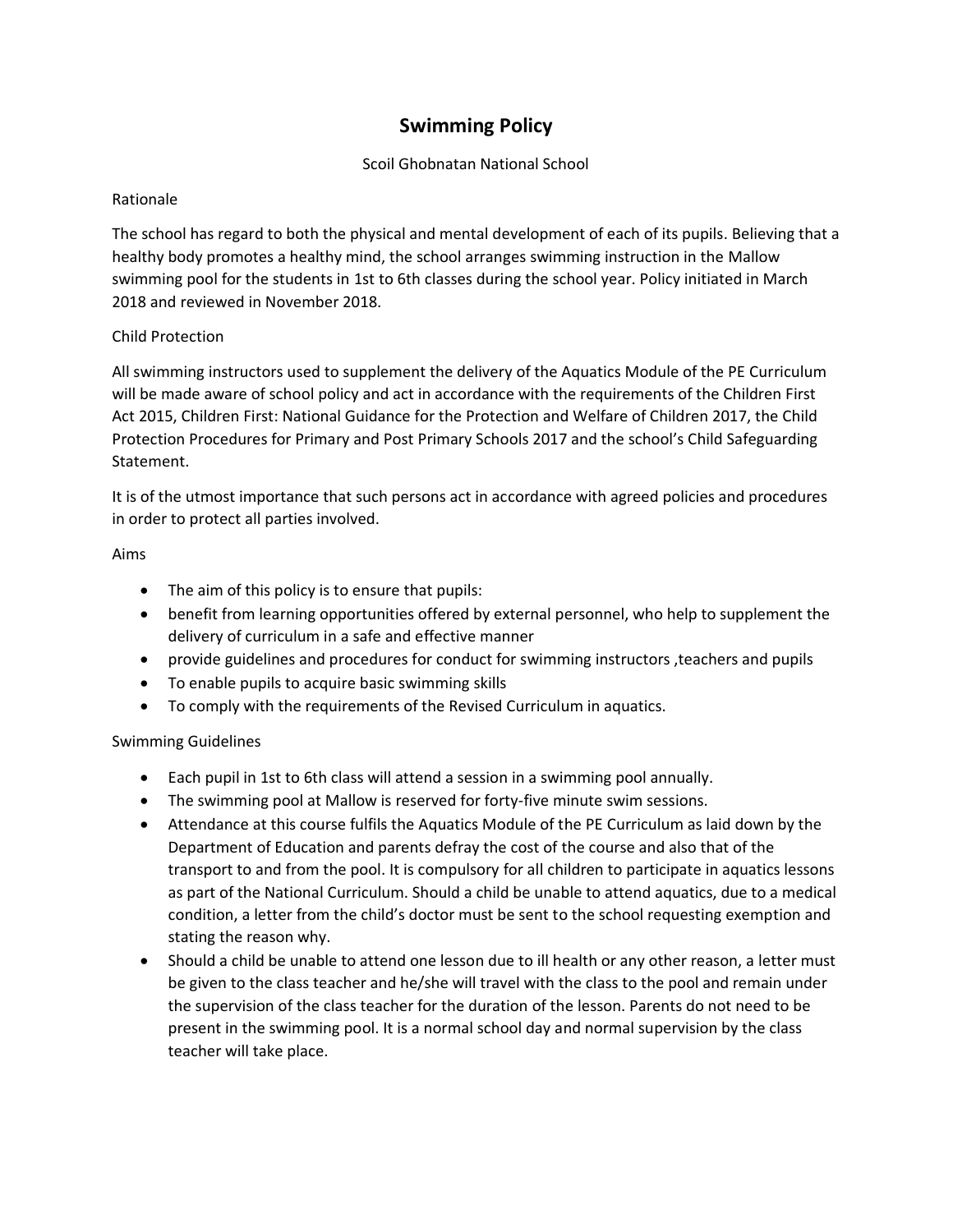- Pupils will be accompanied by and supervised by their class teacher supported by SNA staff on the way to and from the pool. Pupils will travel by bus to the pool and the school staff will provide supervision on the bus and before and after the swimming lesson.
- All children attending the course should wear their tracksuit. It is suggested that swimming togs be worn under tracksuits coming to school. Each child must have a suitable bag to carry his/her swimming gear (Sports bag or similar with secure zip or other fastening).
- Time is limited so children are not encouraged to bring shampoo and shower gel to the pool and to quickly rinse after their lessons.
- There is not enough time to fully dry children's hair with a hair dryer. Therefore, it is recommended that a silicone hat should be worn and pupils with long hair should wear their hair tied up for the day.
- Deodorants must not be brought to the pool as the dressing rooms are confined spaces and they leave a strong smell.
- All items brought to the pool should be clearly labelled with the child's name.
- Mobile phones and cameras are forbidden to be used in the swimming pool premises by both teachers and children in the interests of child protection.

## Instructional Arrangements

- Instruction in the pool will be provided by the swimming instructors employed by the pool.
- Instructors will, at all times, work under the supervision of the class teacher.
- If a child is not following the instructions given by the instructor he/she can request that the child has to leave the pool and class teachers will have to take the responsibility to monitor this child.
- Instructors should have a recognised qualification in the activity they are to deliver.
- Instructors must be Garda Vetted.
- Coaches and instructors should have appropriate experience of working with young people.
- If pupils need to use bathroom during swim session the facilities on the pool deck will be used.

## Special Needs Pupils

The SNA's are required to assist the Special Needs pupils to undress and dress before and after swimming lessons in Mallow Swimming. The SNA with another adult from the school will take the child to special dressing room to assist the child with dressing and undressing. This arrangement will be previously discussed with parents and a signed letter of consent will be kept on file.(See Appendix A) They should also assist the child to enter and exit the pool and be available at all times during the swimming lesson to take the child from the swimming instructor if he/she was no longer taking part in the lesson.

The SNA's are not required to enter the water with the child. They do not have sufficient training to do so. It is the responsibility of the instructor, be it an individual or group instructor to teach the special needs pupil their swimming lessons. It is the decision of the swimming pool whether or not the pupil is capable of being in a group swimming situation or an individual one. This depends on the ability of the individual child in the water. If the child is required to have an individual instructor the matter will be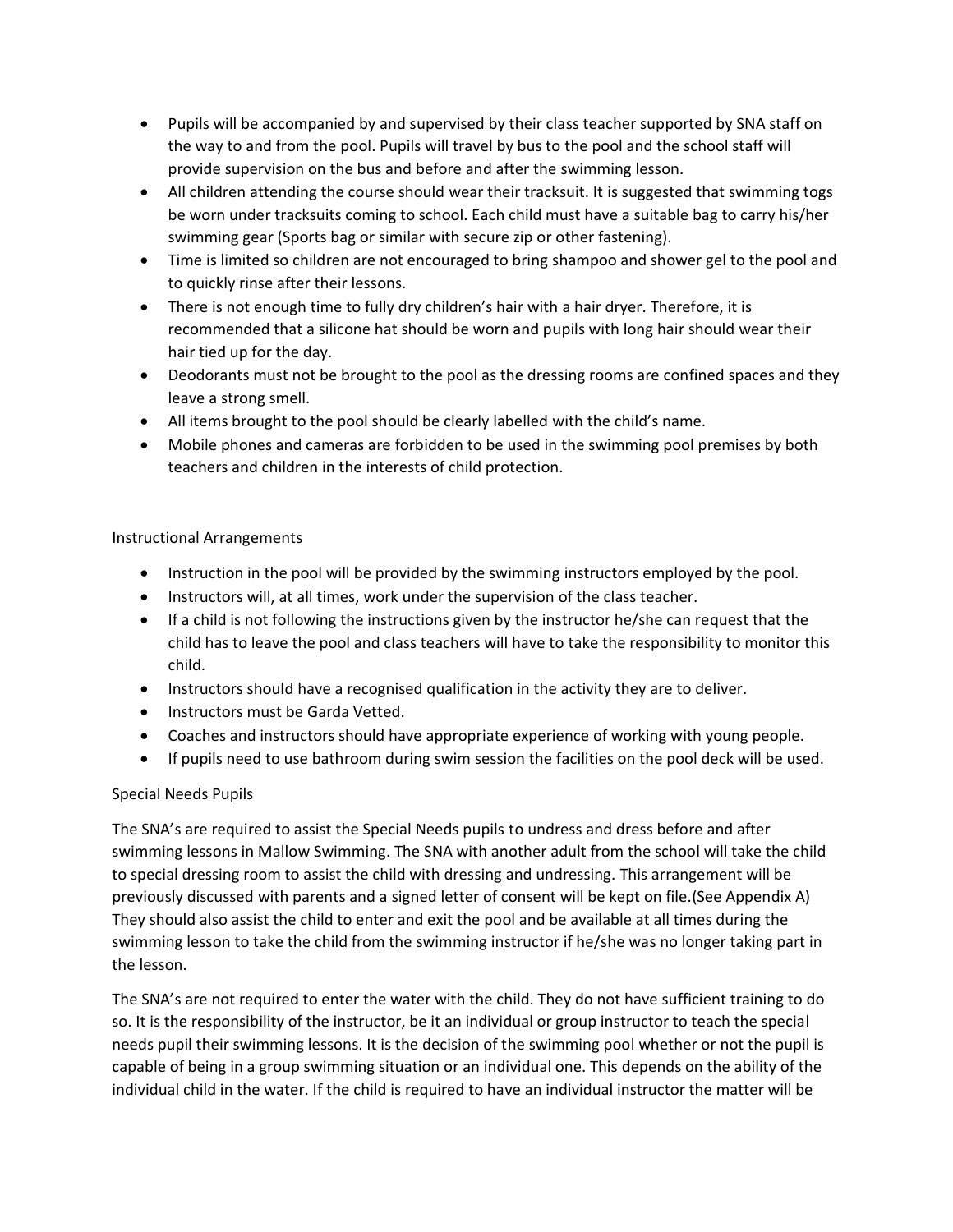discussed with the principal, parents/guardians and an agreed arrangement regarding the cost will be put in place. This decision may be reached before or after the child's first lesson in the pool.

In relation to school tours, where classes are visiting a swimming pool or a water area e.g. an adventure park the same procedures apply. SNA's are not required to enter the water with the special needs pupil. If the parent/guardian feels that their child needs individual assistance in the water, a staff member from the given establishment may be employed. The Principal will discuss the cost of same with the Parents/ Guardians of the child.

#### Health and Safety

Best practice in relation to the supervision, instruction and child protection procedures as outlined by the Irish Sports Council, Swim Ireland and the National Safety Council will be adhered to at all times. Staff will follow the guidelines of our own Health & Safety Statement and Child Protection Policy at all times. In the female dressing room school staff will supervise the children. One adult will not be supervising the children on their own at any time. All children will line up in dressing room and leave dressing room together so as no child will be left in dressing room on their own. In the male dressing room, a teacher from the school staff will stand in the link corridor outside the male dressing room to supervise and ensure boys are behaving in an appropriate manner. Along with the teacher a male member of the pool staff will stand at the internal door of the dressing room. School will request to see this staff member's Garda Vetting Certificate. The cubicles in the dressing room will not be used by the pupils.

Pupils are required to behave at all times in a manner that ensures the safety of all involved in school swimming. Pupils must obey the instructor's orders at all times and comply with the school's Code of Behaviour and the pool's Health and Safety Guidelines.

Parents should be aware that our Health & Nutrition Policy still applies during swimming lessons.

Parents/guardians will receive a standard letter providing information on school swimming before their child starts their swimming term. The fees for swimming lessons must be returned to the class teacher.

At no time should a member of the public be present in the dressing room during a school session. School staff will report to the pool staff immediately should this occur.

Teachers of all classes remain on the viewing deck during the lesson in order to supervise the overall group and pupils who may need to use the bathroom or need their attention during the lesson. Two staff members will monitor children to the bathroom or if they need any kind of medical assistance assisted by the staff in the swimming pool. Also in the case of a child feeling unwell during the swim session they will be monitored by school staff in the viewing deck area.

Where a parent/guardian has a health concern regarding their child's participation in swimming, professional advice must be sought before the child participates in the swimming lesson.

In the best interest of the child, it is the duty of parents/guardians to inform the class teacher and/ or Principal with regard to any health condition that may affect the child in the pool. This information will be held in confidence and provided on a need to know basis to the swimming instructors.

Implementation and Review